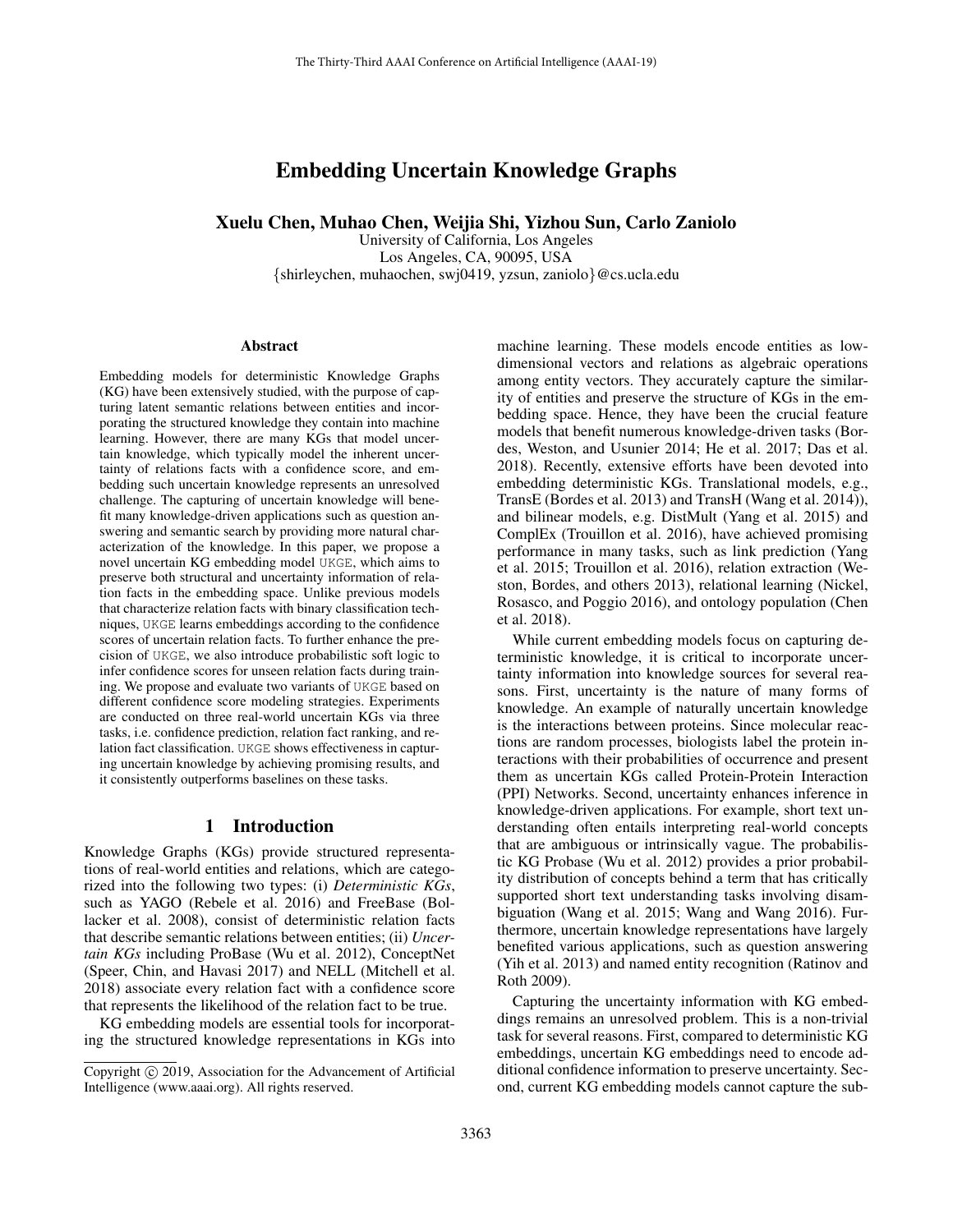tle uncertainty of unseen relation facts, as they assume that all the unseen relation facts are false beliefs and minimize the plausibility measures of relation facts. One major challenge of learning embeddings for uncertain KGs is to properly estimate the uncertainty of unseen relation facts.

To address the above issues, we propose a new embedding model UKGE (Uncertain Knowledge Graph Embeddings), which aims to preserve both structural and uncertainty information of relation facts in the embedding space. Embeddings of entities and relations on uncertain KGs are learned according to confidence scores. Unlike previous models that characterize relation facts with binary classification techniques, UKGE learns embeddings according to the confidence scores of uncertain relation facts. To further enhance the precision of UKGE, we also introduce probabilistic soft logic to infer the confidence score for unseen relation facts during training. We propose two variants of UKGE based on different embedding-based confidence functions. We conducted extensive experiments using three real-world uncertain KGs on three tasks: (i) *confidence prediction*, which seeks to predict confidence scores of unseen relation facts; (ii) *relation fact ranking*, which focuses on retrieving tail entities for the query  $(h, r, \underline{?t})$  and ranking these retrieved tails in the right order; and (iii) *relation fact classification*, which decides whether or not a given relation fact is a *strong* relation fact. Our models consistently outperform the baseline models in these experiments.

The rest of the paper is organized as follows. We first review the related work in Section 2, then provide the problem definition and propose our model UKGE in the two sections that follow. In section 5, we present our experiments. Then we conclude the paper in Section 6.

### 2 Related Work

To the best of our knowledge, there has been no previous work on learning embeddings for uncertain KGs. We hereby discuss the following three lines of work that are closely related to this topic.

Deterministic Knowledge Graph Embeddings Deterministic KG embeddings have been extensively explored by recent work. These models encode entities as lowdimensional vectors and relations as algebraic operations among entity vectors. There are two representative families of models, i.e. translational models and bilinear models.

Translational models share a common principle  $h_r + r \approx$  $t_r$ , where  $h_r$ ,  $t_r$  are the entity embeddings projected in a relation-specific space. The forerunner of this family, TransE (Bordes et al. 2013), lays  $h_r$  and  $t_r$  in a common space as  $h$  and  $t$  with regard to any relation  $r$ . Variants of TransE, such as TransH (Wang et al. 2014), TransR (Lin et al. 2015), TransD (Ji et al. 2015), and TransA, (Jia et al. 2016) differentiate the translations of entity embeddings in different language-specific embedded spaces based on different forms of relation-specific projections. Despite its simplicity, translational models achieve promising performance on knowledge completion and relation extraction tasks.

Bilinear models (Jenatton et al. 2012) model relations as the second-order correlations between entities, using the

scoring function  $f(h, r, t) = \mathbf{h}^T \mathbf{W_r} \mathbf{t}$ . This function is first adopted by RESCAL (Nickel, Tresp, and Kriegel 2011), a collective matrix factorization model. DistMult (Yang et al. 2015) constrains  $W_r$  as a diagonal matrix which reduces the computing cost and also enhances the performance. ComplEx adjusts the corresponding scoring mechanism to a complex conjugation in a complex embedding space.

There are also other models for deterministic KG embedding, such as neural models like Neural Tensor Network (NTN) (Socher et al. 2013) and ConvE (Dettmers et al. 2018), and the circular-correlation-based model HolE (Nickel, Rosasco, and Poggio 2016).

Uncertain Knowledge Graphs Uncertain KGs provide a confidence score along with every relation fact. The development of relation extraction and crowdsourcing in recent years enabled the construction of large-scale uncertain knowledge bases. ConceptNet (Speer, Chin, and Havasi 2017) is a multilingual uncertain KG for commonsense knowledge that is collected via crowdsourcing. The confidence scores in ConceptNet mainly come from the cooccurrence frequency of the labels in crowdsourced task results. Probase (Wu et al. 2012) is a universal probabilistic taxonomy built by relation extraction. Every fact in Probase is associated with a joint probability  $P_{isA}(x, y)$ . NELL (Mitchell et al. 2018) collects relation facts by reading web pages and learns their confidence scores from semisupervised learning with the Expectation-Maximum (EM) algorithm. Aforementioned uncertain KGs have enabled numerous knowledge-driven applications. For example, Wang and Wang (2016) utilize Probase to help understand short texts.

One recent work has proposed a matrix-factorizationbased approach to embed uncertain networks (Hu et al. 2017). However, it cannot be generalized to embed uncertain KGs because this model only considers the node proximity in the networks with no explicit relations and only generates node embeddings. As far as we know, we are among the first to study the uncertain KG embedding problem.

Probabilistic Soft Logic Probabilistic soft logic (PSL) (Kimmig et al. 2012) is a framework for probabilistic reasoning. A PSL program consists of a set of first-order logic rules with conjunctive bodies and single literal heads. PSL takes the confidence from interval [0, 1] as the *soft truth values* for every atom. It uses *Lukasiewics t-norm* (Lukasiewicz and Straccia 2008) to determine to which degree a rule is satisfied. In combination with Hinge-Loss Markov Random Field (HL-MRF), PSL is widely used in probabilistic reasoning tasks, such as social-trust prediction and preference prediction (Bach et al. 2013; 2017). In this paper, we adopt PSL to enhance the embedding model performance on the unseen relation facts.

# 3 Problem Definition

We define the uncertain KG embedding problem in this section by first providing the definition of uncertain KGs.

Definition 1. Uncertain Knowledge Graph. An uncertain KG represents knowledge as a set of relations  $(R)$  defined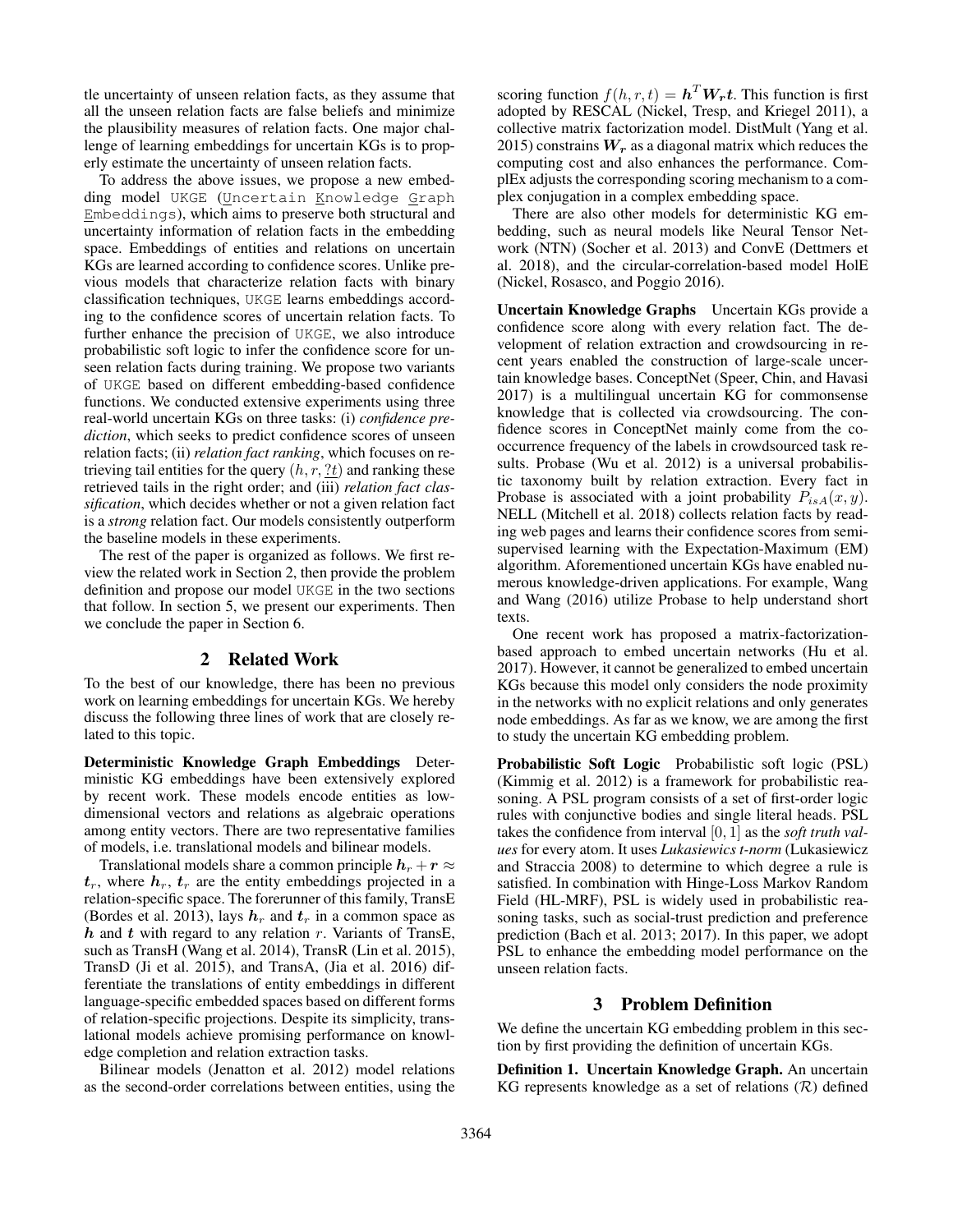over a set of entities  $(\mathcal{E})$ . It consists of a set of weighted triples  $\mathcal{G} = \{(l, s_l)\}\$ . For each pair  $(l, s_l)$ ,  $l = (h, r, t)$  is a triple representing a relation fact where  $h, t \in \mathcal{E}$  (the set of entities) and  $r \in \mathcal{R}$  (the set of relations), and  $s_l \in [0, 1]$ represents the confidence score for this relation fact to be true.

Note that we assume the confidence score  $s_l \in [0, 1]$ and interpret it as a probability to leverage probabilistic soft logic-based inference. The range of original confidence scores for some uncertain KG (e.g., ConceptNet) may not fall in [0, 1], and normalization will be needed in these cases. Some examples of weighted triples are listed below.

### Example 3.1. Weighted triples.

- 1. (choir, relatedto, sing): 1.00
- 2. (college, synonym, university): 0.99
- 3. (university, synonym, institute): 0.86
- 4. (fork, atlocation, kitchen): 0.4

Definition 2. Uncertain Knowledge Graph Embedding **Problem.** Given an uncertain KG  $\mathcal{G}$ , the embedding model aims to encode each entity and relation in a low-dimensional space in which structure information and confidence scores of relation facts are preserved.

Notation wise, boldfaced  $h, r, t$  are used to represent the embedding vectors for head  $h$ , relation  $r$  and tail  $t$  respectively.  $h, r, t$  are assumed lie in  $\mathbb{R}^k$ .

## 4 Modeling

In this section, we propose our model for uncertain KG embeddings. The proposed model UKGE encodes the KG structure according to the confidence scores for both *observed* and *unseen* relation facts, such that the embeddings of relation facts with higher confidence scores receive higher plausibility values.

We first design relation fact confidence score modeling based on embeddings of entities and relations, then introduce how probabilistic soft logic can be used to infer confidence scores for unseen relations, and lastly describe the joint model UKGE and its two variants.

# 4.1 Embedding-based Confidence Score Modeling for Relation Facts

Unlike deterministic KG embedding models, uncertain KG embedding models need to explicitly model the confidence score for each triple and compare the prediction with the true score. We hereby first define and model the plausibility of triples, which can be considered as a unnormalized confidence score.

**Definition 3. Plausibility.** Given a relation fact triple  $l$ , the plausibility  $g(l) \in R$  measures how likely this relation fact holds. The higher plausibility value corresponds to the higher confidence score s.

Given a triple  $l = (h, r, t)$  and their embeddings  $h, r, t$ , we model the plausibility of  $(h, r, t)$  by the following function:

$$
g(l) = \mathbf{r} \cdot (\mathbf{h} \circ \mathbf{t}) \tag{1}
$$

where  $\circ$  is the element-wise product, and  $\cdot$  is the inner product. This function captures the relatedness between embeddings  $h$  and  $t$  under the condition of relation  $r$  and is first adopted by DistMult (Yang et al. 2015). We employ this triple modeling technique for three reasons: (i) This technique has represented the state-of-the-art performance for modeling deterministic KGs (Kadlec, Bajgar, and Kleindienst 2017), (ii) It agrees with the nature of our model to quantify the confidence of an uncertain relation fact by comparing the relation embeddings with the pair of head and tail embeddings, (iii) It does not introduce additional parameter complexity to the model like other techniques, such as TransH (Wang et al. 2014), TransR (Lin et al. 2015), ConvE (Dettmers et al. 2018) and ProjE (Shi and Weninger 2017). Nevertheless, this scoring function can be further explored in future work.

From plausibility to confidence scores In order to transform plausibility scores to confidence scores, we consider two different mapping functions and test them in the experimental section. Formally, let a triple be  $l$  and its plausibility score be  $g(l)$ , a transformation function  $\phi(\cdot)$  maps  $g(l)$  to a confidence score  $f(l)$ .

$$
f(l) = \phi(g(l)), \phi : \mathbb{R} \to [0, 1]
$$
 (2)

Two choices of mapping  $\phi$  are listed below. Logistic function. One way to map plausibility values to confidence score is a logistic function as follows:

$$
\phi(x) = \frac{1}{1 + e^{-(\mathbf{w}x + \mathbf{b})}}\tag{3}
$$

Bounded rectifier. Another mapping is a bounded rectifier (Chen et al. 2015):

$$
\phi(x) = \min(\max(\mathbf{w}x + \mathbf{b}, 0), 1) \tag{4}
$$

where w is a weight **b** is a bias.

# 4.2 PSL-based Confidence Score Reasoning for Unseen Relation Facts

In order to better estimate confidence scores, both observed and unseen relation facts in KGs should be utilized. Deterministic KG embedding methods assume that all unseen relation facts are false beliefs, and use negative sampling to add some of these false relations into training. One major challenge of learning embeddings for uncertain KGs, however, is to properly estimate the uncertainty of unseen triples, as simply treating their confidence score as 0 can no longer capture the subtle uncertainty. For example, it is common that a Protein-Protein Interaction Network KG may have no interaction records for two proteins that can be potentially binded. Ignoring such possibility will result in information loss.

We thus introduce probabilistic soft logic (PSL) (Kimmig et al. 2012) to infer confidence scores for these unseen relation facts to further enhance the embedding performance. PSL is a framework for confidence reasoning that propagates confidence of existing knowledge to unseen triples using soft logic.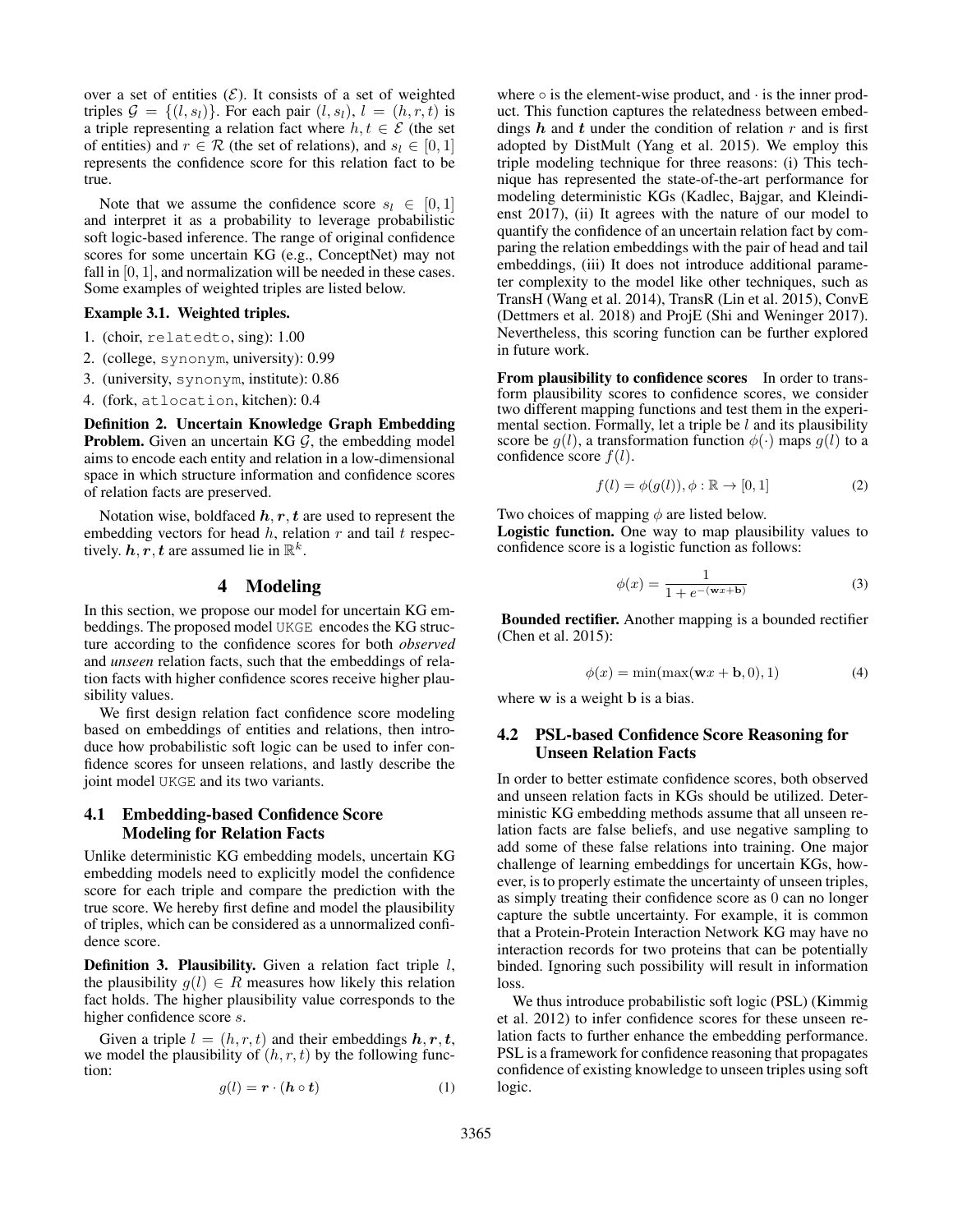Probabilistic Soft Logic A PSL program consists of a set of first order logic rules that describe logical dependencies between facts (atoms). One example of logical rule is shown below:

## Example 4.1. A Logical Rule on Transitivity of Synonym Relation.

### $(\underline{A}, \text{synonym}, \underline{B}) \wedge (\underline{B}, \text{synonym}, \underline{C}) \rightarrow (\underline{A}, \text{synonym}, \underline{C})$

This logical rule describes the transitivity of the relation synonym. In this logical rule,  $\underline{A}$ ,  $\underline{B}$  and  $\underline{C}$ are placeholders for entities, synonym is the predicate that corresponds to the relation in uncertain KGs,  $(A, \text{synonym},B) \wedge (B, \text{synonym},C)$  is the body of the rule, and  $(\underline{A}, \text{synonym}, \underline{C})$  is the head of the rule.

A logical rule serves as a template rule. By replacing the placeholders in a logical rule with concrete entities and relations, we can get rule instances, which are called *ground rules*. Considering Example 4.1 and uncertain relation facts from Example 3.1, we can have the following ground rule by replacing the placeholders with real relation facts in KG.

### Example 4.2. A Ground Rule on Transitivity of Synonym.

(college, synonym, university)  $\wedge$  (university, synonym,  $institute) \rightarrow (collect, synonym, institute)$ 

Different from Boolean logic, PSL associates every atom, i.e., a triple l, with a *soft truth value* from the interval [0, 1], which corresponds to the confidence score in our context and enables fuzzy reasoning. The assignment process of soft truth values is called an *interpretation*. We denote the soft truth value of an atom  $l$  assigned by the interpretation  $I$  as  $I(l)$ . Naturally, for observed relation facts, their observed confidence scores are used for assignment; and for unseen triples, the embedding-based estimated confidence scores will be assigned to them:

$$
I(l) = s_l, l \in \mathcal{L}^+
$$
  
\n
$$
I(l) = f(l), l \in \mathcal{L}^-
$$
\n(5)

where  $\mathcal{L}^+$  denotes the observed triple set,  $\mathcal{L}^-$  denotes the unseen triples,  $s_l$  denotes the confidence score for observed triple  $l$ , and  $f(l)$  denotes the embedding-based confidence score function for  $l$ .

In PSL, Lukasiewicz t-norm is used to define the basic logical operations, including logical conjunction (∧), disjunction  $(∨)$ , and negation  $(¬)$ , as follows:

$$
l_1 \wedge l_2 = \max\{0, I(l_1) + I(l_2) - 1\} \tag{6}
$$

$$
l_1 \vee l_2 = \min\{1, I(l_1) + I(l_2)\}\tag{7}
$$

$$
\neg l_1 = 1 - I(l_1) \tag{8}
$$

For example, according to Eq. (6) and (7),  $0.8 \wedge 0.3 = 0.1$ and  $0.8 \vee 0.3 = 1$ . For a rule  $\gamma \equiv \gamma_{body} \rightarrow \gamma_{head}$ , as it can be written as  $\neg \gamma_{body} \lor \gamma_{head}$ , its value  $p_{\gamma}$  can be computed as

$$
p_{\gamma_{body}\to\gamma_{head}} = \min\{1, 1 - I(\gamma_{body}) + I(\gamma_{head})\} \tag{9}
$$

PSL regards a rule  $\gamma$  as *satisfied* when the truth value of its head  $I(\gamma_{head})$  is the same or higher than its body  $I(\gamma_{body})$ , i.e., when its value is greater than or equal to 1.

$$
d_{\gamma} = 1 - p_{\gamma} = \max\{0, I(\gamma_{body}) - I(\gamma_{head})\} \tag{10}
$$

Consider Example 4.2. Let (college, synonym, university) be  $l_1$ , (university, synonym, college) be  $l_2$ , and (college, synonym, institute) be  $l_3$ . Assuming that  $l_1$  and  $l_2$  are observed triples in KG, and  $l_3$  is unseen, according to Equation (5), (6), and (9), the distance to satisfaction of this ground rule is calculated as below:

$$
d_{\gamma} = \max\{0, I(l_1 \wedge l_2) - I(l_3)\}
$$
  
= max{0, s<sub>l\_1</sub> + s<sub>l\_2</sub> - 1 - f(l\_3)}  
= max{0, 0.85 - f(l\_3)}

where  $s_{l_1}$  and  $s_{l_2}$  are the ground truth confidence scores of corresponding relation facts in the uncertain KG.

This equation indicates that the ground rule in Example 4.2 is completely satisfied when  $f(l_3)$ , the estimated confidence score of (college, synonym institute), is above 0.85. When  $f(l_3)$  is under 0.85, the smaller  $f(l_3)$  is, the larger loss we have. In other words, a bigger confidence score is preferable. In the above example, we can see that the embeddingbased confidence score for this unseen relation fact,  $f(l_3)$ , will affect the loss function, and it is desirable to learn embeddings that minimize these losses. Note that if we simply treat the unseen relation  $l_3$  as false and use MSE (Mean Squared Error) as the loss, the loss would be  $f(l_3)^2$ , which is in favor of a lower confidence score mistakenly.

Moreover, we add a rule to penalize the predicted confidence scores of all unseen relation facts, which can be considered as a prior knowledge, i.e., any unseen relation fact has a low probability to be true. Formally, for an unseen relation fact  $l = (h, r, t) \in \mathcal{L}^-$ , we have a ground rule  $\gamma_0$ :

$$
\gamma_0 : \neg l \tag{11}
$$

According to Eq. (8) and (10), its distance to satisfaction  $d_{\gamma_0}$  is derived as:

$$
d_{\gamma_0} = f(l) \tag{12}
$$

### 4.3 Embedding Uncertain KGs

In this subsection, we present the objective function of uncertain KG embeddings.

Loss on observed relation facts Let  $\mathcal{L}^+$  be the set of observed relation facts, the goal is to minimize the mean squared error (MSE) between the ground truth confidence score  $s_l$  and our prediction  $f(l)$  for each relation  $l \in \mathcal{L}^+$ :

$$
\mathcal{J}^+ = \sum_{l \in \mathcal{L}^+} |f(l) - s_l|^2 \tag{13}
$$

**Loss on unseen relation facts** Let  $\mathcal{L}^-$  be the sampled set of unseen relations, and  $\Gamma_l$  be the set of ground rules with l as the rule head, the goal is to minimize the distance to rule satisfaction for each triple  $l$ . In particular, we choose to use the square of the distance as the following loss (Bach et al. 2013):

$$
\mathcal{J}^{-} = \sum_{l \in \mathcal{L}^{-}} \sum_{\gamma \in \Gamma_l} |\psi_{\gamma}(f(l))|^{2}
$$
 (14)

where  $\psi_{\gamma}(f(l))$  denotes the weighted distance to satisfaction  $w_{\gamma}d_{\gamma}$  of the rule  $\gamma$  as a function of  $f(l)$  where  $w_{\gamma}$  is a hand-crafted weight for the rule  $\gamma$ .

 $\sum_{\gamma \in \Gamma_l} |\psi_{\gamma}(f(l))|^2 = |f(l)|^2$ , which is essentially the MSE Note that when l is only covered by  $\gamma_0$  :  $\neg l$ , we have  $\overline{\text{loss}}$  by treating unseen relation facts as false.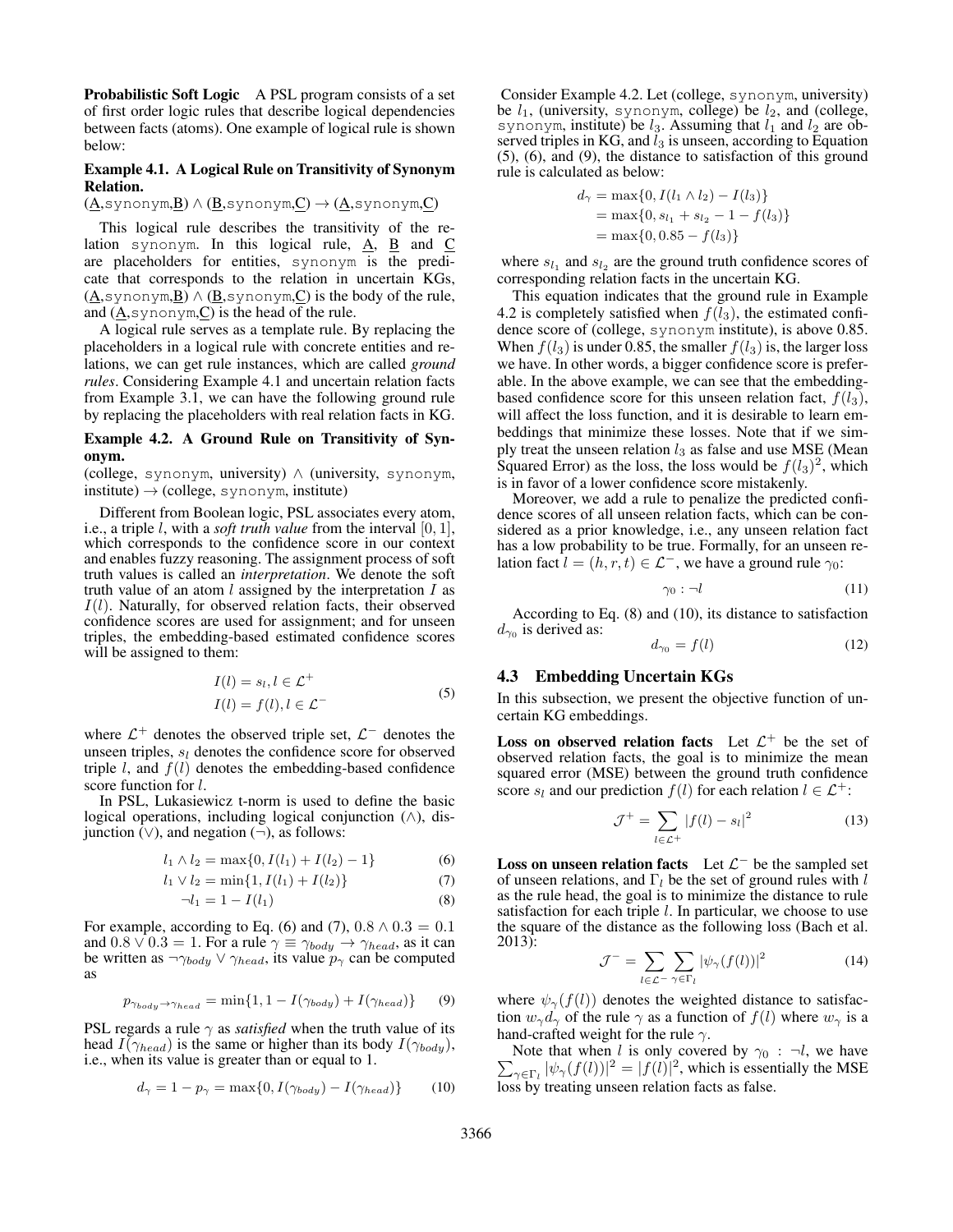| Dataset          | #Ent. | #Rel. | #Rel. Facts | Avg(s) | Std(s) |
|------------------|-------|-------|-------------|--------|--------|
| $CN15k$   15,000 |       | 36    | 241.158     | 0.629  | 0.232  |
| $NL27k$   27,221 |       | 404   | 175.412     | 0.797  | 0.242  |
| PPI5k            | 4.999 | 7     | 271,666     | 0.415  | 0.213  |

Table 1: Statistics of the extracted datasets used in this paper. *Ent.* denotes entities and *Rel.*stands for relations. Avg(s) and  $Std(s)$  are the average and standard deviation of the confidence scores.

The Joint Objective Function Combining Eq. (13) and (14), we obtain the following joint objective function:

$$
\mathcal{J} = \sum_{l \in \mathcal{L}^+} |f(l) - s_l|^2 + \sum_{l \in \mathcal{L}^-} \sum_{\gamma \in \Gamma_l} |\psi_\gamma(f(l))|^2 \tag{15}
$$

Similar to deterministic KG embedding algorithms, we sample unseen relations by corrupting the head and the tail for observed relation facts to generate  $\mathcal{L}^-$  during training.

We give two model variants that differ in the choice of  $f(l)$ . We refer to the variant that adopts Equation (3) as UKGE<sub>logi</sub> and name the one using Equation (4) as UKGE<sub>rect</sub>.

# 5 Experiments

In this section, we evaluate our models on three tasks: confidence prediction, relation fact ranking, and relation fact classification.

### 5.1 Datasets

The evaluation is conducted on three datasets named as CN15k, NL27k, and PPI5k, which are extracted from ConceptNet, NELL, and the Protein-Protein Interaction Knowledge Base STRING (Szklarczyk et al. 2016) respectively. CN15k matches the number of nodes with FB15k (Bordes et al. 2013) - the widely used benchmark dataset for deterministic KG embeddings (Bordes et al. 2013; Wang et al. 2014; Yang et al. 2015), while NL27k is a larger dataset. PPI5k is a denser graph with fewer entities but more relation facts than the other two. Table 1 gives the statistics of the datasets, and more details are introduced below.

CN15k CN15k is a subgraph of the commonsense KG ConceptNet. This subgraph contains 15,000 entities and 241,158 uncertain relation facts in English. The original scores in ConceptNet vary from 0.1 to 22, where 99.6% are less than or equal to 3.0. For normalization, we first bound confidence scores to  $x \in [0.1, 3.0]$ , and then applied the min-max normalization on  $\log x$  to map them into [0.1, 1.0].

NL27 NL27k is extracted from NELL (Mitchell et al. 2018), an uncertain KG obtained from webpage reading. NL27k contains 27,221 entities, 404 relations, and 175,412 uncertain relation facts. In the process of min-max normalization, we search for the lower boundary from 0.1 to 0.9. We have found out that normalizing the confidence score to interval [0.1, 1] yields best results.

PPI5k The Protein-Protein Interaction Knowledge Base STRING labels the interactions between proteins with the probabilities of occurrence. PPI5k is a subset of STRING

that contains 271,666 uncertain relation facts for 4,999 proteins and 7 interactions.

In an uncertain KG, a relation fact is considered *strong* if its confidence score  $s_l$  is above a KG-specific threshold  $\tau$ . Here we set  $\tau = 0.85$  for both CN15k and NL27k. We follow the instructions from (Szklarczyk et al. 2016) and set  $\tau = 0.70$  for PPI5k. Under this setting, 20.4% of relation facts in CN15k, 20.1% of those in NL27k, and 12.4% of those in PPI5k are considered strong.

# 5.2 Experimental Setup

We split each dataset into three parts: 85% for training, 7% for validation, and 8% for testing. To test if our model can correctly interpret negative links, we add the same amount of negative links as existing relation facts into the test sets.

We use Adam optimizer (Kingma and Ba 2014) for training, for which we set the exponential decay rates  $\beta_1 = 0.9$ and  $\beta_2 = 0.99$ . We report results for all models respectively based on their best hyperparameter settings. For each model, the setting is identified based on the validation set performance. We select among the following sets of hyperparameter values: learning rate  $lr \in \{0.001, 0.005, 0.01\},\$ dimensionality  $k \in \{64, 128, 256, 512\}$ , batch size  $b \in$  $\{128, 256, 512, 1024\}$ , The  $L_2$  regularization coefficient  $\lambda$  is fixed as 0.005. Training was stopped using early stopping based on MSE on the validation set, computed every 10 epochs. The best hyper-parameter combinations on CN15k and NL27k are  $\{lr = 0.001, k = 128\}$  and  $b = 128$ for UKGE<sub>rect</sub>,  $b = 512$  for UKGE<sub>logi</sub>. On PPI5k they are  ${lr = 0.001, k = 128, b = 256}$  for both variants.

#### 5.3 Logical Rule Generation

Our model requires additional input as logical rules for PSL reasoning. We heuristically create candidate logical rules by considering length-2 paths (i.e.,  $(E_1, R_1, E_2) \wedge (E_2, R_2, E_3)$  $\rightarrow$   $(E_1,R_3,E_3)$  and validate them by *hit ratio*, i.e. the proportion of relation facts implied by the rule to be truly existent in the KG. The higher ratio implies that the rule is more convincing. When grounding out the logical rules, to guarantee the quality of the ground rules, we only adopt observed strong relation facts in our rule body. We eventually create 3 logical rules for CN15k, 4 for NL27k, and 1 for PPI5k. Table 2 gives some examples of the logical rules and their hit ratios. How to systematically create more promising logical rules will be considered as future work.

#### 5.4 Baselines

Three types of baselines are considered in our comparison, which include (i) deterministic KG embedding models TransE (Bordes et al. 2013), DistMult (Yang et al. 2015) and ComplEx (Trouillon et al. 2016), (ii) an uncertain graph embedding model URGE (Hu et al. 2017), and (iii) UKGE<sub>n−</sub> and UKGE<sub>p−</sub> that are two simplified versions of our model.

• Deterministic KG Embedding Models. TransE, DistMult, and ComplEx have demonstrated high performance on deterministic KGs. Only the high-confidence relation facts from KGs are used for training. For each KG, we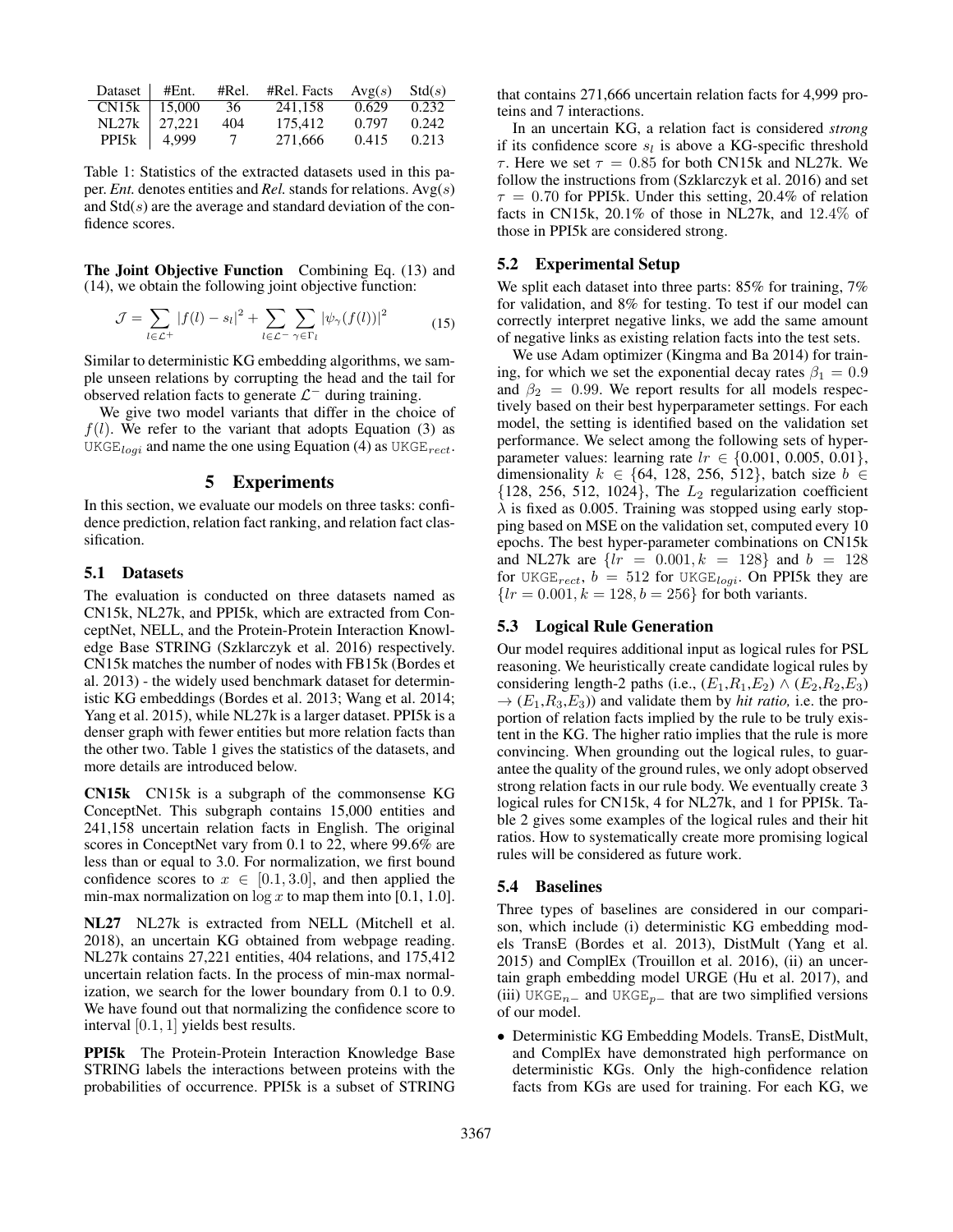| Dataset | Logical Rules                                                                                                                                                                                     | Hit Ratio |
|---------|---------------------------------------------------------------------------------------------------------------------------------------------------------------------------------------------------|-----------|
| CN15k   | $(A, \text{relatedTo}, B) \wedge (B, \text{relatedTo}, C) \rightarrow (A, \text{relatedTo}, C)$                                                                                                   | 37.0%     |
|         | $(A, causes, B) \wedge (B, causes, C) \rightarrow (A, causes, C)$                                                                                                                                 | 35.6%     |
| NL27k   | $(\underline{A}, \text{atheletePlaysForTeam}, \underline{B}) \wedge (\underline{A}, \text{athletePlays Sport}, \underline{C}) \rightarrow (\underline{B}, \text{teamPlays Sport}, \underline{C})$ | 42.9%     |
| PPI5k   | $(A, \text{binding}, B) \wedge (B, \text{binding}, C) \rightarrow (A, \text{binding}, C)$                                                                                                         | 80.8%     |

Table 2: Examples of logical rules. *Hit ratio* means the proportion of relation facts that have already existed in the KG

| Dataset              | CN15k      |            |            | NI.27k     | PPI <sub>5</sub> k |       |
|----------------------|------------|------------|------------|------------|--------------------|-------|
| Metrics              | <b>MSE</b> | <b>MAE</b> | <b>MSE</b> | <b>MAE</b> | <b>MSE</b>         | MAE   |
| <b>URGE</b>          | 10.32      | 22.72      | 7.48       | 11.35      | 1.44               | 6.00  |
| $UKGE_n$             | 23.96      | 30.38      | 24.86      | 36.67      | 7.46               | 19.32 |
| $UKGE_n =$           | 9.02       | 20.05      | 2.67       | 7.03       | 0.96               | 4.09  |
| $UKGE_{rect}$        | 8.61       | 19.90      | 2.36       | 6.90       | 0.95               | 3.79  |
| UKGE <sub>loqi</sub> | 9.86       | 20.74      | 3.43       | 7.93       | 0.96               | 4.07  |

Table 3: Mean squared error (MSE) and mean absolute error (MAE) of relation fact confidence prediction  $(\times 10^{-2})$ .

| metrics              | CN15K  |                    | NL27k  |       | PPI5 <sub>k</sub> |       |
|----------------------|--------|--------------------|--------|-------|-------------------|-------|
| Dataset              | linear | exp.               | linear | exp.  | linear            | exp.  |
| TransE               | 0.601  | 0.591              | 0.730  | 0.722 | 0.710             | 0.700 |
| DistMult             | 0.689  | 0.677              | 0.911  | 0.897 | 0.894             | 0.880 |
| ComplEx              | 0.723  | 0.712              | 0.921  | 0.913 | 0.896             | 0.881 |
| <b>URGE</b>          | 0.572  | 0.570              | 0.593  | 0.593 | 0.726             | 0.723 |
| $UKGE_n =$           | 0.236  | $\overline{0.232}$ | 0.245  | 0.245 | 0.514             | 0.517 |
| $UKGE_{n-}$          | 0.769  | 0.768              | 0.933  | 0.929 | 0.940             | 0.944 |
| $UKGE_{rect}$        | 0.773  | 0.775              | 0.939  | 0.942 | 0.946             | 0.946 |
| UKGE <sub>loai</sub> | 0.789  | 0.788              | 0.955  | 0.956 | 0.970             | 0.969 |

Table 4: Mean normalized DCG for global ranking task. Here *linear* stands for linear gain, and *exp.* stands for exponential gain.

have a KG-specific confidence score threshold  $\tau$  to distinguish the high-confidence relation facts from the lowconfidence ones, which will be discussed later in Section 5.7. These models cannot predict confidence scores. We compare our methods to them only on the ranking and the classification tasks. For the same reason, the early stopping is based on mean reciprocal rank (MRR) on the validation set. We adopt the implementation given by (Trouillon et al. 2016) and choose the best hyper-parameters following the same grid search procedure. This implementation uses (Duchi, Hazan, and others 2011) for optimization. The best hyper-parameter combinations on CN15k and NL27k are  $b = 1024$ ,  $\{lr = 0.01, k = 128\}$  for TransE and  $\{lr = 0.05, k = 256\}$  for DistMult and ComplEx. On PPI5k they are  $lr = 0.1$ ,  $\{k = 128, b = 512\}$ for DistMult and  $\{k = 256, b = 1024\}$  for TransE and ComplEx.

- Uncertain Graph Embedding Model. URGE is proposed very recently to embed uncertain graphs. However, it cannot deal with multiple types of relations in KGs, and it only produces node embeddings. We simply ignore relation types when applying URGE to our datasets. We adopt its first-order proximity version as our tasks focus on the edge relations between nodes.
- Two Simplified Versions of Our Model. To justify the

use of negative links and PSL reasoning in our model, we propose two simplified versions of  $UKGE_{rect}$ , called UKGE<sub>n−</sub> and UKGE<sub>p−</sub>. In UKGE<sub>n−</sub>, we only keep the observed relation facts and remove negative sampling, and in UKGE<sub>p−</sub>, we remove PSL reasoning and use the MSE loss for unseen relation facts.

### 5.5 Confidence Prediction

The objective of this task is to predict confidence scores of unseen relation facts.

Evaluation protocol For each uncertain relation fact  $(l, s_l)$  in the test set, we predict the confidence score of l and report the mean squared error (MSE) and mean absolute error (MAE).

Results Results are reported in Table 3. Both our variants UKGE<sub>rect</sub> and UKGE<sub>logi</sub> outperform the baselines URGE, UKGE<sub>n−</sub>, and UKGE<sub>p−</sub>, since URGE only takes node proximity information and cannot model the rich relations between entities, and UKGE<sub>n−</sub> does not adopt negative sampling and cannot recognize negative links. The better results of UKGE $_{rect}$  than UKGE<sub>p</sub> $-$  demonstrate that introducing PSL into embedding learning can enhance the model performance. Between the two model variants,  $UKGE_{rect}$  results in smaller MSE and MAE than  $UKGE_{logi}$ . We notice that all the models achieve much smaller MSE on PPI5k than CN15k and NL27k. We hypothesize that this is because the much higher density of PPI5k facilitates embedding learning (Pujara, Augustine, and Getoor 2017).

## 5.6 Relation Fact Ranking

The next task focuses on ranking tail entities in the right order for the query  $(h, r, \underline{?t}).$ 

**Evaluation protocol** For a query  $(h, r, ?t)$ , we rank all the entities in the vocabulary as tail candidates and evaluate the ranking performance using the normalized Discounted Cumulative G ain (nDCG) (Li, Liu, and Zhai 2009). We define the gain in retrieving a relevant tail  $t_0$  as the ground truth confidence score  $s_{(h,r,t_0)}$ . We take the mean nDCG over the test query set as our ranking metric. We report the two versions of nDCG that use linear gain and exponential gain respectively. The exponential gain version puts stronger emphasis on highly relevant results.

Results Table 4 shows the mean nDCG over all test queries for all compared methods. Though TransE, Dist-Mult, and ComplEx do not encode the confidence score information, they maximize the plausibility of all observed relation facts and therefore rank these existing relation facts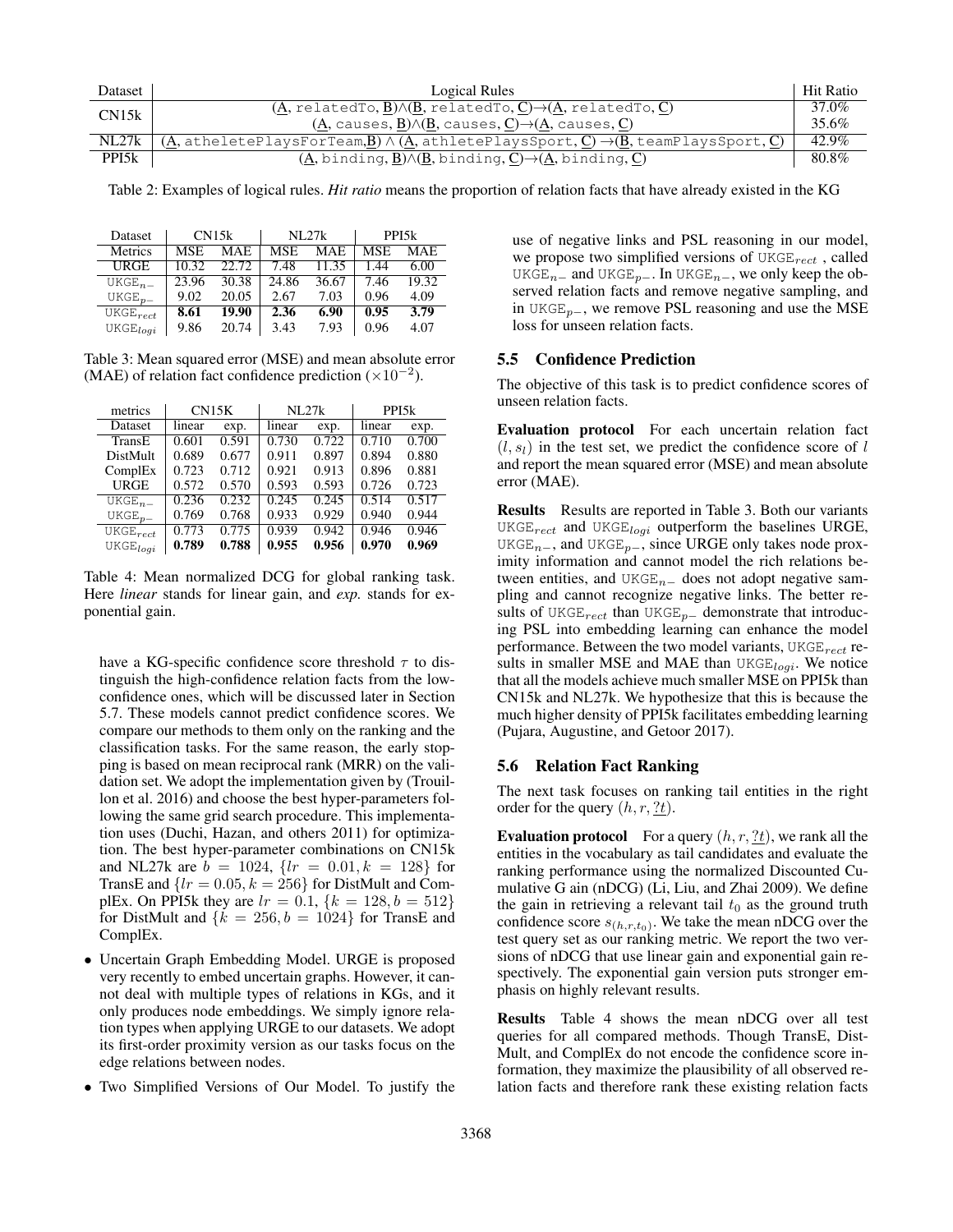| Dataset | head   | relation     | true tail             | confidence | predicted tail | predicted confidence | true confidence |
|---------|--------|--------------|-----------------------|------------|----------------|----------------------|-----------------|
| CN15k   | rush   |              | fast                  | 0.968      | fast           | 0.703                | 0.968           |
|         |        | relatedto    | motion                | 0.709      | move           | 0.623                | 0.557           |
|         |        |              | rapid                 | 0.709      | hour           | 0.603                | 0.654           |
|         |        |              | urgency               | 0.709      | time           | 0.601                | 0.105           |
|         |        | usedfor      | sleeping              | 1.0        | relaxing       | 0.858                | N/A             |
|         | hotel  |              | rest                  | 0.984      | sleeping       | 0.849                | 1.0             |
|         |        |              | bed away from home    | 0.709      | rest           | 0.827                | 0.984           |
|         |        |              | stay overnight        | 0.709      | hotel room     | 0.797                | N/A             |
| NL27k   | Toyota | competeswith | Honda                 | 1.0        | Honda          | 0.942                | 1.0             |
|         |        |              | Ford                  | 1.0        | Hyundai        | 0.910                | 0.719           |
|         |        |              | <b>BMW</b>            | 0.964      | Chrysler       | 0.908                | N/A             |
|         |        |              | <b>General Motors</b> | 0.930      | <b>Nissan</b>  | 0.896                | 0.859           |

Table 5: Examples of relation fact ranking (global) results using UKGE $_{logi}$ . Top 4 results are shown. N/A denotes relation facts that are not observed in KG.

| Metrics              | CN15k |       |       | NL27k | PPI5 <sub>k</sub> |       |
|----------------------|-------|-------|-------|-------|-------------------|-------|
| Dataset              | F-1   | Accu. | $F-1$ | Accu. | $F-1$             | Accu. |
| TransE               | 23.4  | 67.9  | 65.1  | 53.4  | 83.2              | 98.5  |
| DistMult             | 27.9  | 71.1  | 72.1  | 70.1  | 86.9              | 97.1  |
| ComplEx              | 18.9  | 73.2  | 63.3  | 53.4  | 83.2              | 98.9  |
| <b>URGE</b>          | 21.2  | 86.0  | 83.6  | 88.7  | 85.2              | 98.6  |
| $UKGE_n =$           | 23.6  | 86.1  | 64.4  | 65.5  | 92.7              | 99.3  |
| $UKGE_{p-}$          | 26.2  | 88.7  | 89.7  | 93.4  | 94.2              | 99.3  |
| $UKGE_{rect}$        | 28.8  | 90.4  | 92.3  | 95.2  | 95.1              | 99.4  |
| UKGE <sub>logi</sub> | 25.9  | 90.1  | 88.4  | 93.0  | 94.5              | 99.5  |

Table 6: F-1 scores  $(\%)$  and accuracies  $(\%)$  of relation fact classification

high. We observe that DistMult and ComplEx have considerably better performance than TransE, as TransE does not handle 1-to-N relations well. ComplEx embeds entities and relations in the complex domain and handles asymmetric relations better than DistMult. It achieves the best results among the deterministic KG embedding models on this task. As UKGE $_{n-}$  removes negative sampling from the loss function, it cannot distinguish the negative links from existing relation facts and results in the worst performance. UKGE<sub>p</sub> $-$  yields slightly worse performance than UKGE<sub>rect</sub>. Besides ranking the existing relation facts highly, our models also preserve the order of the observed relation facts and thus achieve higher nDCG scores. Both UKGE $_{rect}$  and  $UKGE<sub>local</sub>$  outperform all the baselines under all settings, while UKGE $_{logi}$  yields higher nDCG on all three datasets than UKGE $_{rect}$ . Considering the confidence prediction results of UKGE $_{logi}$  in Section 5.5, we hypothesize that the easy saturation of logistic function allows  $UKGE<sub>logi</sub>$  to better distinguish negative links from true relation facts, while this feature compromises its ability to fit confidence scores more precisely.

Case study Table 5 gives some examples of relation fact ranking results by UKGE<sub>logi</sub>. Given a query  $(h, r, \underline{?t})$ , the top 4 predicted tails and true tails are given, sorted by their scores in descending order. The predictions are consistent with our common-sense. It is worth noting that some quite reasonable unseen relation facts such as *hotel is used for re-* *laxing*, can be predicted correctly. In other words, our proposed approach can be potentially used to infer new knowledge from the observed ones with reasonable confidence scores, which may shed light on another line of future study.

#### 5.7 Relation Fact Classification

This last task is a binary classification task to decide whether a given relation fact l is a *strong* relation fact or not. A relation fact is considered *strong* if its confidence score  $s_l$ is above a KG-specific threshold  $\tau$ . The embedding models need to distinguish relation facts in the KG from negative links and high-confidence relation facts from lowconfidence ones.

Evaluation protocol We follow a procedure that is similar to (Wang et al. 2014). Our test set consists of relation facts from the KG and randomly sampled negative links equally. We divide the test cases into two groups, strong and weak/false, by their ground truth confidence scores. A test relation fact l is strong when l is in the KG and  $s_l > \tau$ , otherwise weak/false. We fit a logistic regression classifier as a downstream classifier on the predicted confidence scores.

Results F-1 scores and accuracies are reported in Table 6. These results show that our two model variants consistently outperform all baseline models. The deterministic KG models can distinguish the existing relation facts from negative links, but they do not leverage the confidence information and cannot recognize the high-confidence ones. URGE does not encode the rich relations. Although UKGE<sub>n−</sub> fits confidence scores in the KG, it cannot correctly interpret negative links as false. Consistent with the previous two tasks, the performance of UKGE<sub>p−</sub> is worse than UKGE<sub>rect</sub>.

## 6 Conclusion and Future Work

To the best of our knowledge, this paper is the first work on embedding uncertain knowledge graphs. Our model UKGE effectively preserves both the relation facts and uncertainty information in the embedding space of KG. We propose two variants of our model and conduct extensive experiments on relation fact confidence score prediction, relation fact ranking, and relation fact classification. The results are very